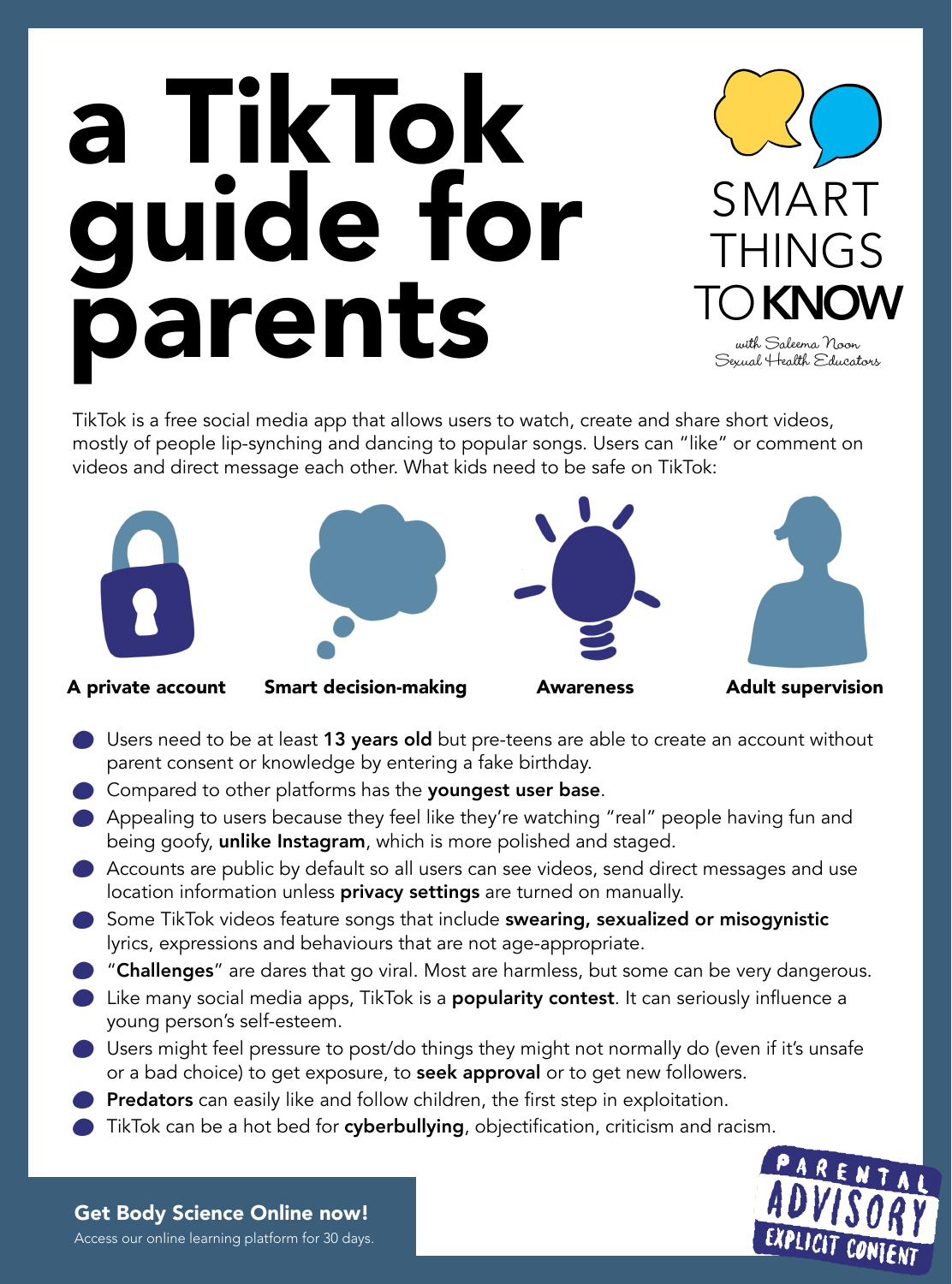# a TikTok [guide for](https://saleema-noon-sexual-health-educators.mykajabi.com/sales-page)  parents

- "I agree with you that being on TikTok can be a lot of fun and a great way for people to express their creativity and connect with others."
- "I want social media to be a fun experience for you. I don't mind you being on TikTok if we have an agreement on how that will look."
- "I trust you to make smart decisions and use good judgement online. And I'm here to support you if you run into trouble."
	- "You can roll your eyes if you want, but I will always talk to you about important topics such as racism, objectification, misogyny, and safety online (and off) because I love you and it's my job to keep you healthy and safe."
- "As long as we have open conversations about those important topics, then I'm comfortable with you using TikTok and other social media apps."
- "Watching hyper-sexualized videos can damage confidence, increase body shame and lead to depression. Not to mention, it reinforces damaging gender stereotypes that objectify women."
	-
- "I want you to know that you can talk to me about anything you see online. You won't be in trouble and I won't get mad. I just want to help you make sense of what you come across."
- "Social media is awesome. What's also awesome, even for adults, is to do a check in with ourselves one in a while to make sure it hasn't become the boss of us. Sometimes it's a good idea to take a step back and do some thinking about the role we want social media (and devices) to play in our lives."
- I hope I can be as cool as you are on social

SMART THINGS TO SAY

- "It's hard not to compare ourselves to others on social media…at any age. This can be unhealthy and harmful if what other people post makes us feel less interesting, less fun or less cool."
- "I worry that you might come across videos on TikTok that are too adult for you to see. If that happens, just move on and then talk to me about it if you want to. You won't get in trouble."
- "I have a big problem with song lyrics that glamorize violence or objectify women. Not only do they contradict our values, but I worry that you'll become desensitized to their harmful message."
- "When we sing or dance to a song that has violent, discriminatory or demeaning lyrics, we're showing our support for these ideas and beliefs. This is obviously not ok."
- "I know that you can create TikTok accounts I don't have access to. I trust that we will be honest with one another. I'm assuming that our conversations around social media (and others) are based on mutual trust."
- "If you see a behaviour or video that is harmful or disrespectful to others, I expect you to call them on it if they are your friend, come and talk to me about it or unfollow that person (or all of the above)."
	- "Don't ever participate in behaviour that's mean. The rules for behaviour online are the same as in real life: to practice respect, kindness and consent."

### [Get Body Science Online now!](https://saleema-noon-sexual-health-educators.mykajabi.com/sales-page) media one day :)

with Saleema Noon Sexual Health Educators

[Access our online learning platform for 30 days.](https://saleema-noon-sexual-health-educators.mykajabi.com/sales-page)